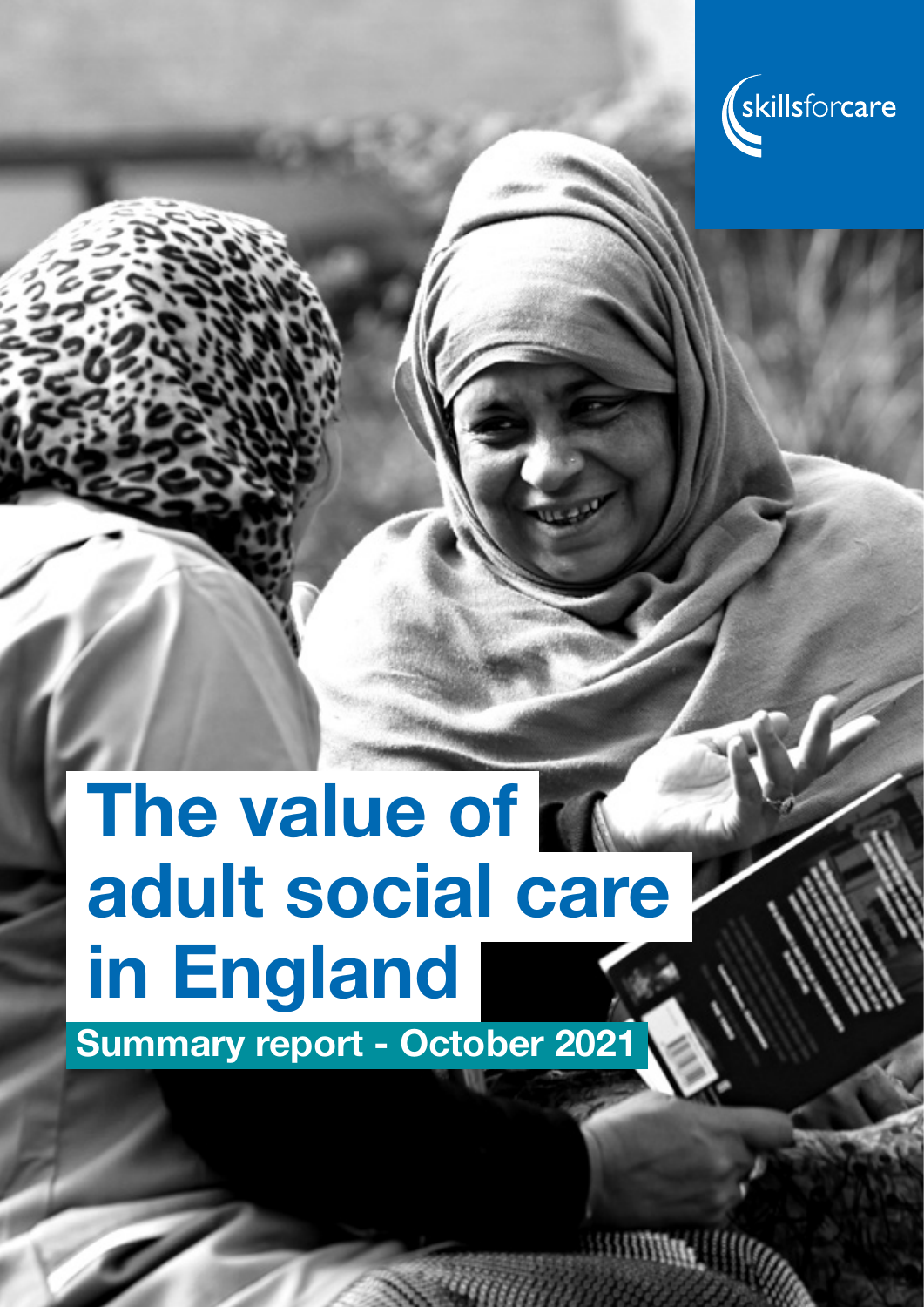### 1. The future we want

Skills for Care's vision is of a fair and just society, where people can access the advice, care and support they need to live their life to the fullest potential.

Social care is an essential part of our society and economy. It supports people to live the lives they want and boosts local economies by providing 5% of all jobs in England, with supply chain effects and wages often spent directly in these communities.

In May 2021, we commissioned economic consultants KDNA to demonstrate the full economic value of the adult social care sector in England. The backdrop to the commission was our understanding that high quality, person-centred care isn't being delivered to everyone in England who needs it, when they need it. Since then, the Government has continued to develop its thinking on reforming adult social care, and we expect a white paper later this year.

There is a high and growing level of unmet care need. Age UK (2019) estimates that 1.5 million older people have unmet care needs, and the Health Survey for England (2018) found that 19% of men and 28% of women aged 65 and over had some unmet need. Also the social care workforce isn't always able to deliver against people's expectations in the way they'd aspire to. The British Social Attitudes Survey (2019) found that just 38% of adult social care users were satisfied with the service they received. Sixteen percent of Care Quality Commission (CQC) rated services are rated as inadequate or requiring improvement (CQC, 2020).

This report argues that as demand continues to rise, the best way to make adult social care sustainable in the long-term is to move from payment for care processes to payment based on the improved outcomes for people, as a result of the care and support received. This should mean that contract prices reflect the true or potential value of the service provided. Prices based on outcome improvement would reward the quality of care and the wellbeing outcome of that care. This would enable wages to better represent the true value of adult social care work.

The report argues that the workforce is central to high quality. We believe investment in the adult social care workforce has significant benefits, both in terms of outcomes for people drawing on care and support, and for the wider economy. These changes and recommendations will be essential to reforming the adult social care system.

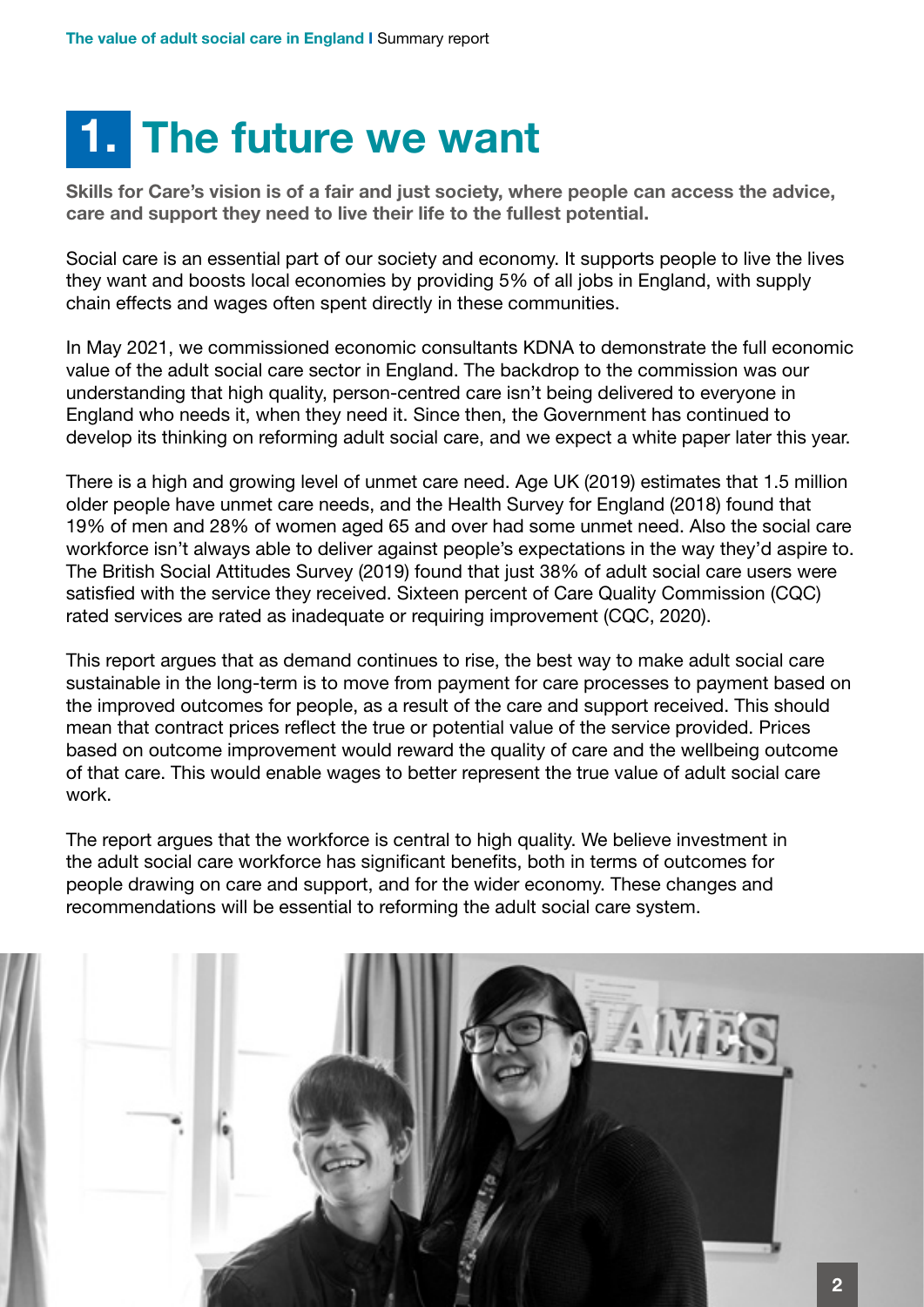## 2. The economic value of social care

Adult social care contributes at least £50.3 billion to the economy in England and provides significant societal benefits.

This report estimates that adult social care in England had a total economic value in 2020/21 of £50.3 billion, made up of £25.6 billion of Gross Value Added (GVA) and a further £12.6 billion of indirect and £12.1 of induced effects.

The GVA of the adult social care sector has increased each year since 2016/17, especially during the pandemic. In 2020/21 it increased by 7.7%, to £25.6 billion while other sectors saw activity stall or shrink (decreasing by 4% overall). This resulted in the adult social care contribution to England's total GVA growing from 1.4% to 1.6%.

The sector's economic contribution is important because it is carried out across the country and is a higher share of economic activity in the poorest areas, meaning that future investment will automatically support the levelling up agenda. Furthermore, there's huge potential for innovation and growth to meet rising demand, to improve the quality and outcomes of care, and to increase productivity, when it is measured as improved outcomes per input cost, rather than care packages per hour.

It's also important to consider the wider societal value. We've monetised the benefits of some of these elements, including improved wellbeing of carers, and employment opportunities for carers (up to £1.4 billion) and working age adults (around £4.7 billion). In total we estimate these benefits are worth at least £7.9bn over and above the economic value of £50.3bn.

We've also explored the benefits to the NHS. While we're unable to directly evidence the full scale of these benefits, our quick review showed some of the important interdependencies between NHS and adult social care provision and how cuts in care and unmet needs reduce NHS capacity to work through the COVID-19 backlog of treatments.

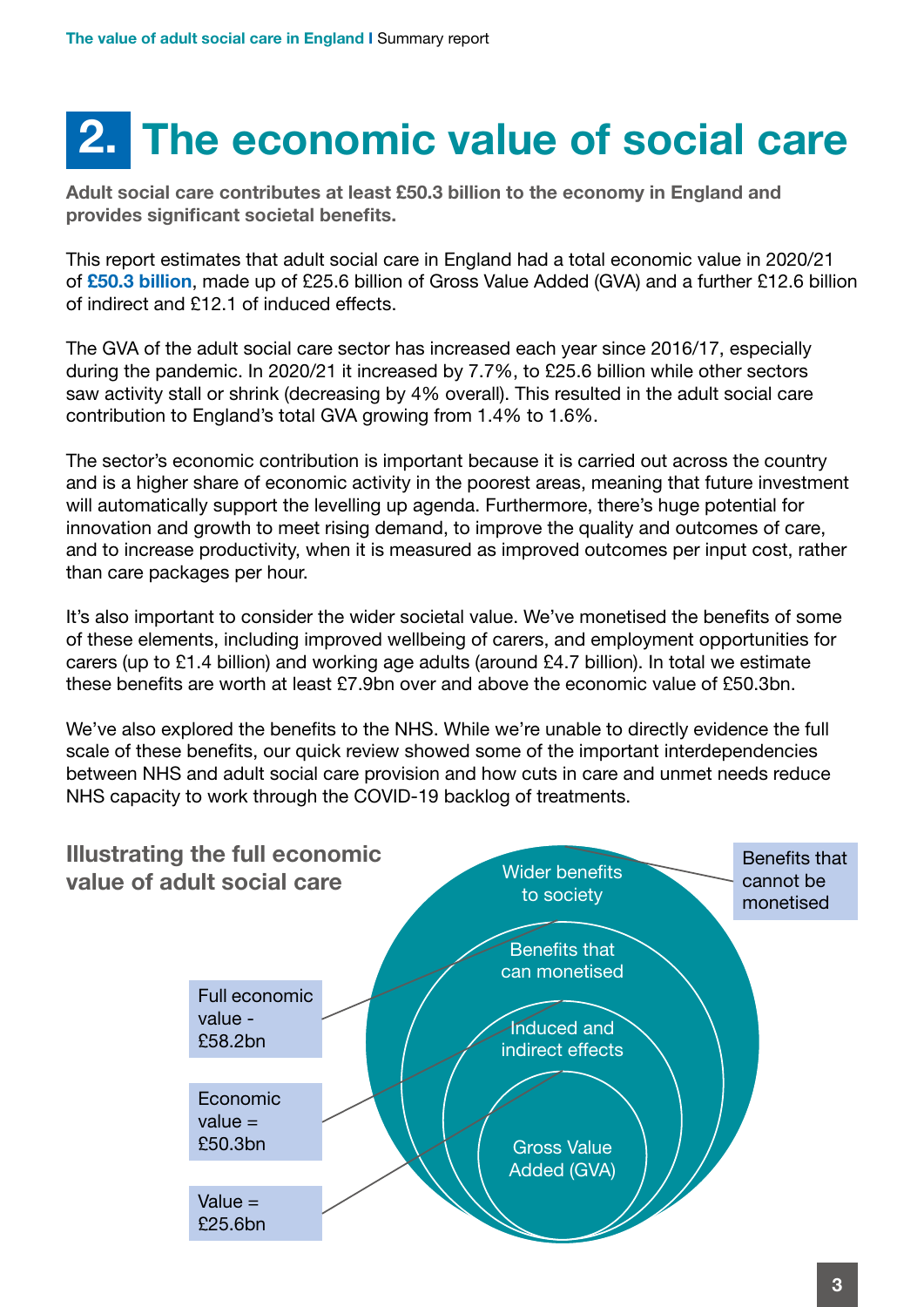#### Adult social care market failures

Adult social care market failures reduce the volume and quality of services offered, limiting the economic potential of the sector and negatively impacting the quality of life of care users and the wider workforce.



In other sectors of the economy that had such certain projections of growth, there would be expansion of provision, rising wages, innovation and competition on quality. In adult social care on the other hand, the provider market is fragile, capacity cannot meet current demand, wages of front line staff follow National Living Wage (NLW) and quality is undervalued and therefore under-produced.

The report explains how market failures lead to this low output, low value, low wage equilibrium. Local authority commissioners can only afford care when the needs are critical and even then must hold down fees below full economic cost. Self-funders pay substantially more but, without an insurance market, pay-as-you-go is inefficient and tends to be delayed until a crisis is reached. 'Distressed purchases', when people who need to access care urgently, provide insufficient incentives to drive up quality.

<sup>1</sup> LaingBuisson estimates, as at 31 March 2020

<sup>2</sup> https://www.carersuk.org/news-and-campaigns/press-releases/facts-and-figures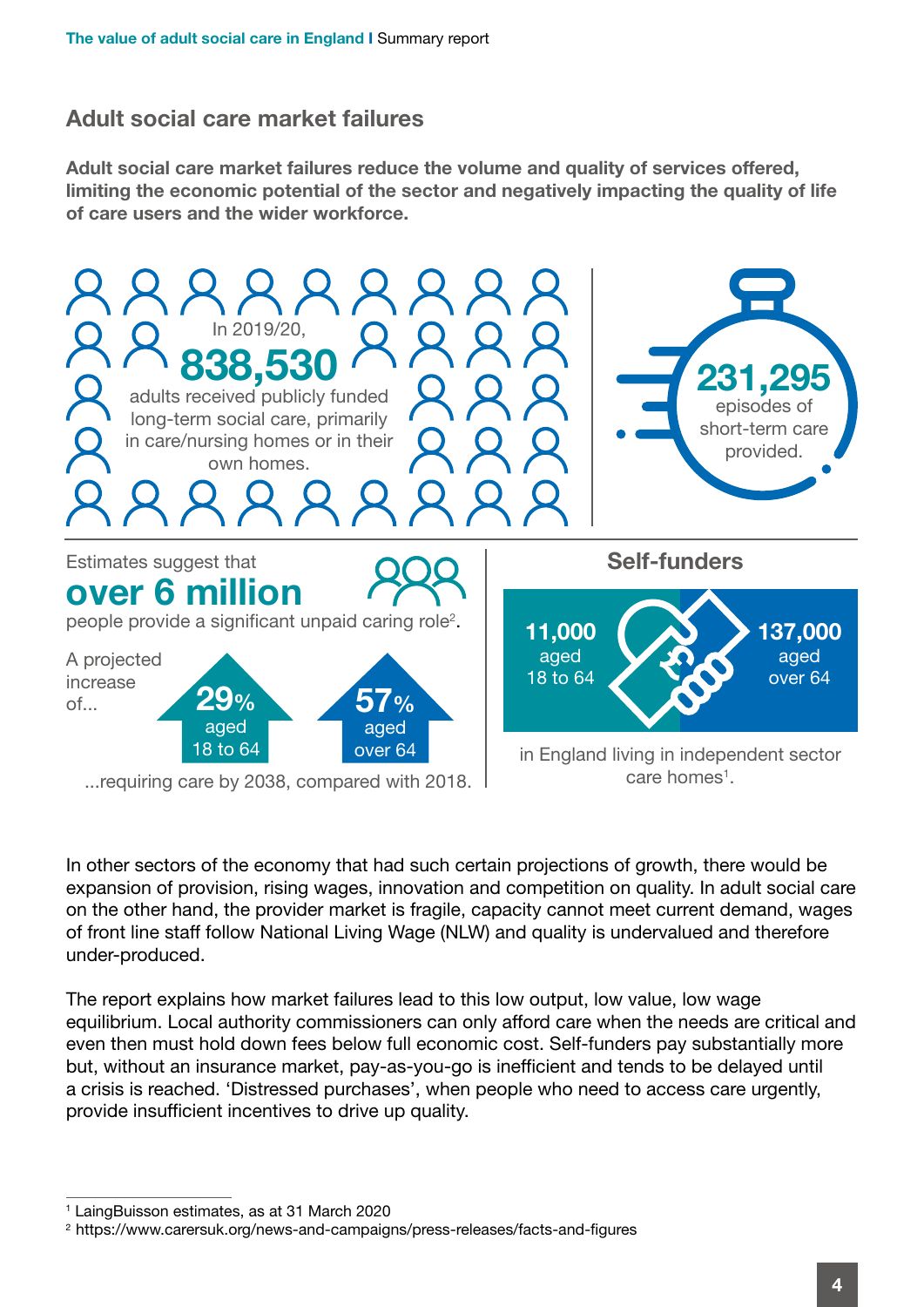We're seeing the number of people supported by public provision being suppressed, despite rising needs.

In real terms (i.e. adjusting for inflation), total expenditure on adult social care is only £99 million<sup>3</sup> (less than half a percent) more than the level it was in 2010/11, despite there being 20% more people aged 65 and over increasing demand for services. This forces local authorities to fund care only for people with the highest levels of need at minimal prices, resulting in increasing levels of unmet need and low pay for care workers. Perversely, this may accelerate loss of independence and increase costs for those not deemed eligible to receive care and support. It will shift average 'case mix' or the acuity of people receiving care upwards, which, in turn, will increase unit costs and create greater pressure on frontline care workers.

Prices are being pushed down by publicly funded commissioners to below cost, making self-funders involuntary subsidisers of local authority funded care. This means private funders might not be receiving the quality of care they might expect, given what they're paying. The link between price and quality in the adult social care market gets further distorted by this crosssubsidisation.

The lack of resource in the system, coupled with cross-subsidisation, results in underinvestment in quality. Wages for care staff don't represent the true value of their work.

The true value of care not being reflected in the contract price, combined with market failures and pressure on keeping publicly funded adult social care costs down, creates two problems in the adult social care labour market:

- Wages are driven down to below the rate at which supply will meet demand, so staff turnover is high and vacancies are persistent.
- The job becomes more demanding because vacancies aren't filled, and there isn't time for delivering a high quality, compassionate service. This may adversely affect care workers with the greatest empathy and vocation for caring.

In labour markets that are working effectively, persistent vacancies force employers to increase wages to fulfil their required labour supply. This hasn't happened in the adult social care labour market, especially for direct care workers. Analysis of labour markets at a local authority level has shown:

- as unemployment goes up, adult social care vacancies go down, showing its counter cyclical nature but also vulnerability to any post COVID-19 boom
- a statistically significant relationship between the lower quartile wages offered in an area, and the adult social care vacancy rate. In other words, as competitor industries offer higher wages, adult social care vacancies increase.

Adult social care will require a growing workforce for the foreseeable future as employers struggle to meet present demand. Staff turnover is currently 30.4% (430,000 leavers in last 12 months), while vacancy rates are 7.3% (112,000 vacancies). Skills for Care's estimates (2020) suggest the workforce will need to grow by 29% by 2035.

<sup>3</sup> Kings Fund - Key facts and figures about adult social care, July 2021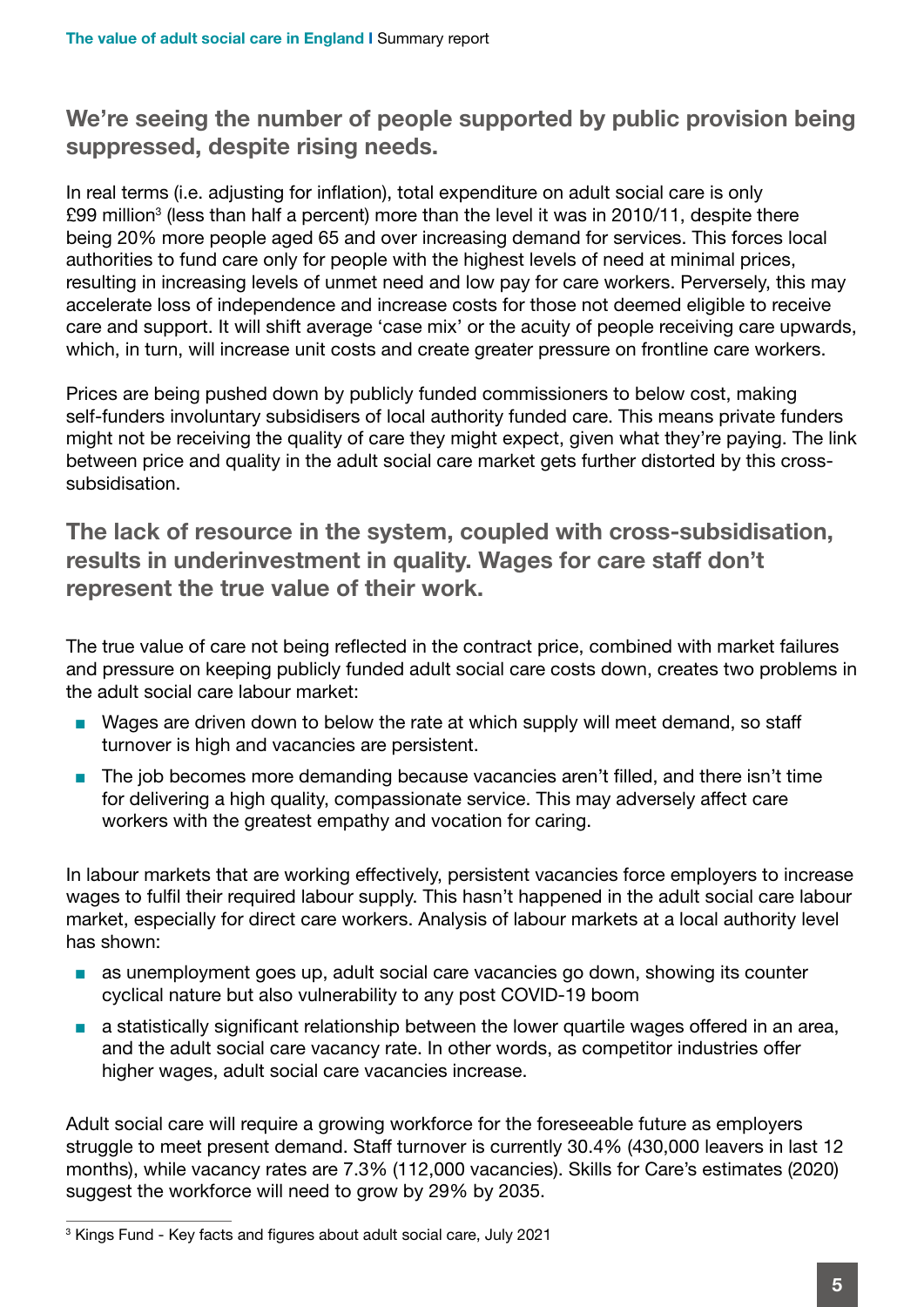### 3. What needs to change

#### 3.1 We need to value and price for outcomes

To ensure social care is sustainable and delivers what our society needs and expects, we must pay for quality and outcomes.

The quality of adult social care is difficult to observe and measure. Current measures tend to focus on the quantity, or 'unit' of care, such as the time required to do specific tasks, rather than softer aspects of a user's experience. Therefore, quality tends to be under-rewarded and under-produced. This is compounded by the dominant commissioner for adult social care local authorities - being forced to keep down fees as the only way to meet rising levels of need.

The outcomes of people receiving care and support must be the focus of the funding debate, and we must attach a realistic monetary value to these outcomes. This approach would help increase the focus on quality and improve the experience for the workforce. It could provide the mechanism to pay fair wages and fair prices for quality and improved outcomes.

If we don't recognise the monetary value of the experience of people who use care, it will inevitably be under-rewarded and under-valued by the system.

In the report, we demonstrate how you can measure the outcome of care on people's wellbeing or Social Care Related Quality of Life (SCRQoL) using the Adult Social Care Survey data collected by local authorities of people receiving publicly funded care. This data is used in the Adult Social Care Outcomes Framework (ASCOF) to calculate the average SCRQoL of people receiving care at local authority level. It could be used to help commissioners, providers and people who use care to understand the benefits of the services received.

The anonymised individual level data is held by NHS Digital and was accessed for this study. This enabled a national figure for improved outcomes to be calculated for working age adults and adults 65 and over receiving publicly funded care in residential care or care in their own homes.

The National Institute of Clinical Excellence and Care (NICE) and HM Treasury use different figures for the health equivalent of a SCRQoL - the Quality Adjusted Life Year or QALY. NICE use £25,000 for one year in perfect health as a way to ensure new treatments are cost effective. HM Treasury Green Book recommends using £60,000 per QALY gained for monetising interventions that have significant impacts on health.

Using the HM Treasury Green Book figure of £60k for a QALY applied to the SCRQoL, local authority spending on long-term care in England generates £23 billion of improved wellbeing for people drawing on that care. The wellbeing benefits of self funders will be additional to that. These calculations are illustrative. The actual value of a gain in wellbeing requires information on what outcomes are most important to individuals and society, and how much individuals and society are willing to pay for these outcomes.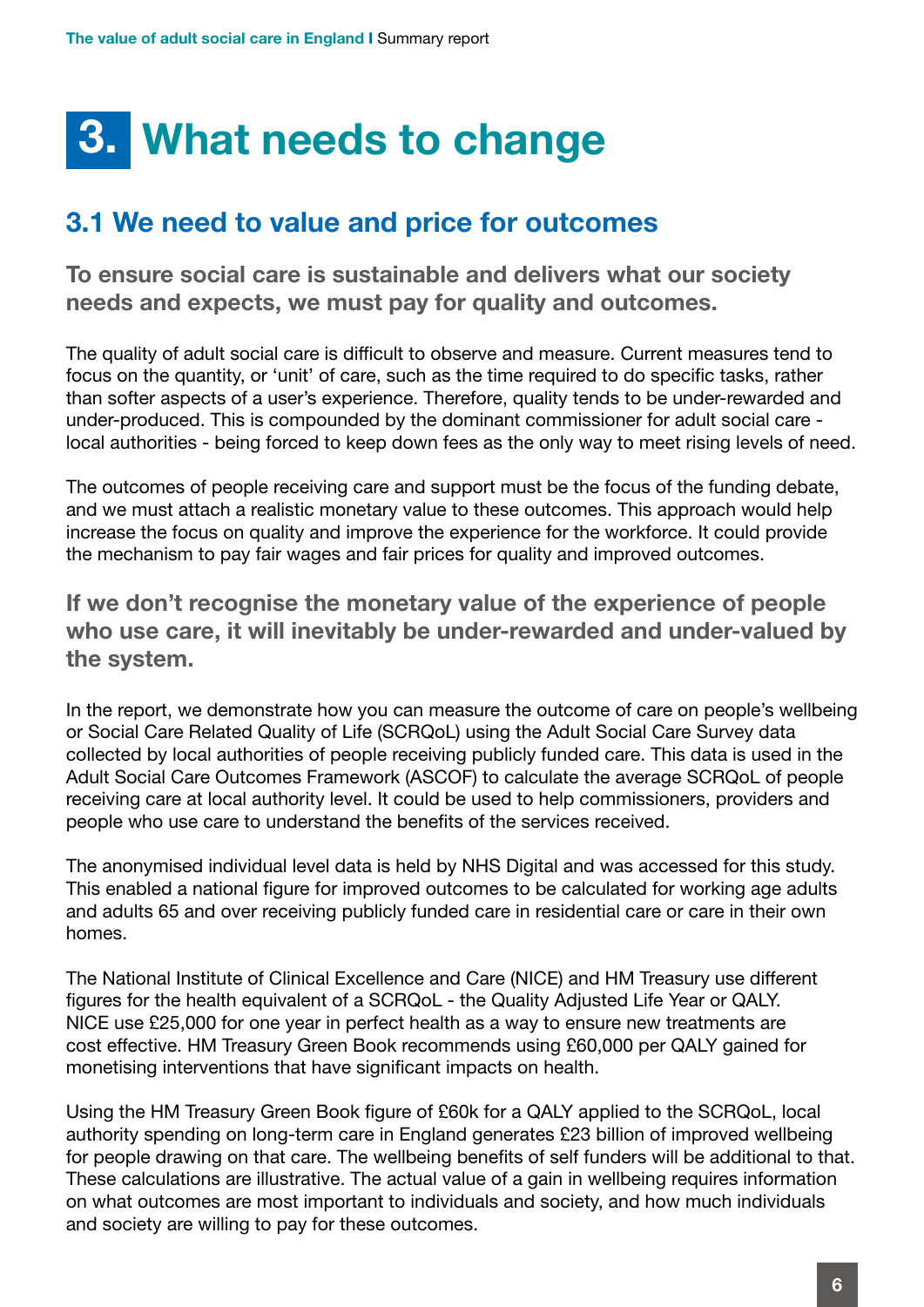The societal 'value' of a SCRQoL and improved ways to measure it, is something that needs to be investigated and researched by academics. But we do not need to wait for the outcome of that research before we could use it to help reform the system.

Measuring outcomes will enable us to invest and innovate in new ways to deliver care that has the greatest benefit to those it serves.

It will help to focus the system, commissioners, providers and the care workforce on the things that matter to the people receiving care.

It will help frame the question about how much society is willing to pay for adult social care in terms of what 'quality of life' would I want for my grandparents or for my working age adult child with a severe learning difficulty?

We need to identify what matters to people, measure it in terms of outcomes, and embed it at the heart of the adult social care system.

Our ability to consistently measure outcomes for people drawing on care and support is not yet perfect, as not everyone fills in the adult social care outcomes survey. There's also some debate about what the best measures of outcomes are - the ASCOF itself is currently being updated. However, this report demonstrates the potential of measuring outcomes as a far more useful measure than the outputs and costs of care.

#### 3.2 We need to value and price for outcomes

Workforce and improved outcomes are interlinked. We must pay for quality, and investing in the workforce is key to achieving that.

Adult social care is a people business; more than two thirds of costs are salaries and associated costs. Achieving improvements in the quality of care and better outcomes for the people receiving care requires more skilled and highly trained staff.

Organisations with a higher quality score in terms of CQC ratings tend to have:

- a higher level of pay for care workers (and a lower wage differential with the general labour market)
- a higher ratio of staff to service users (particularly notable in nursing homes)
- a higher proportion of care workers holding the Care Certificate
- more stable management.

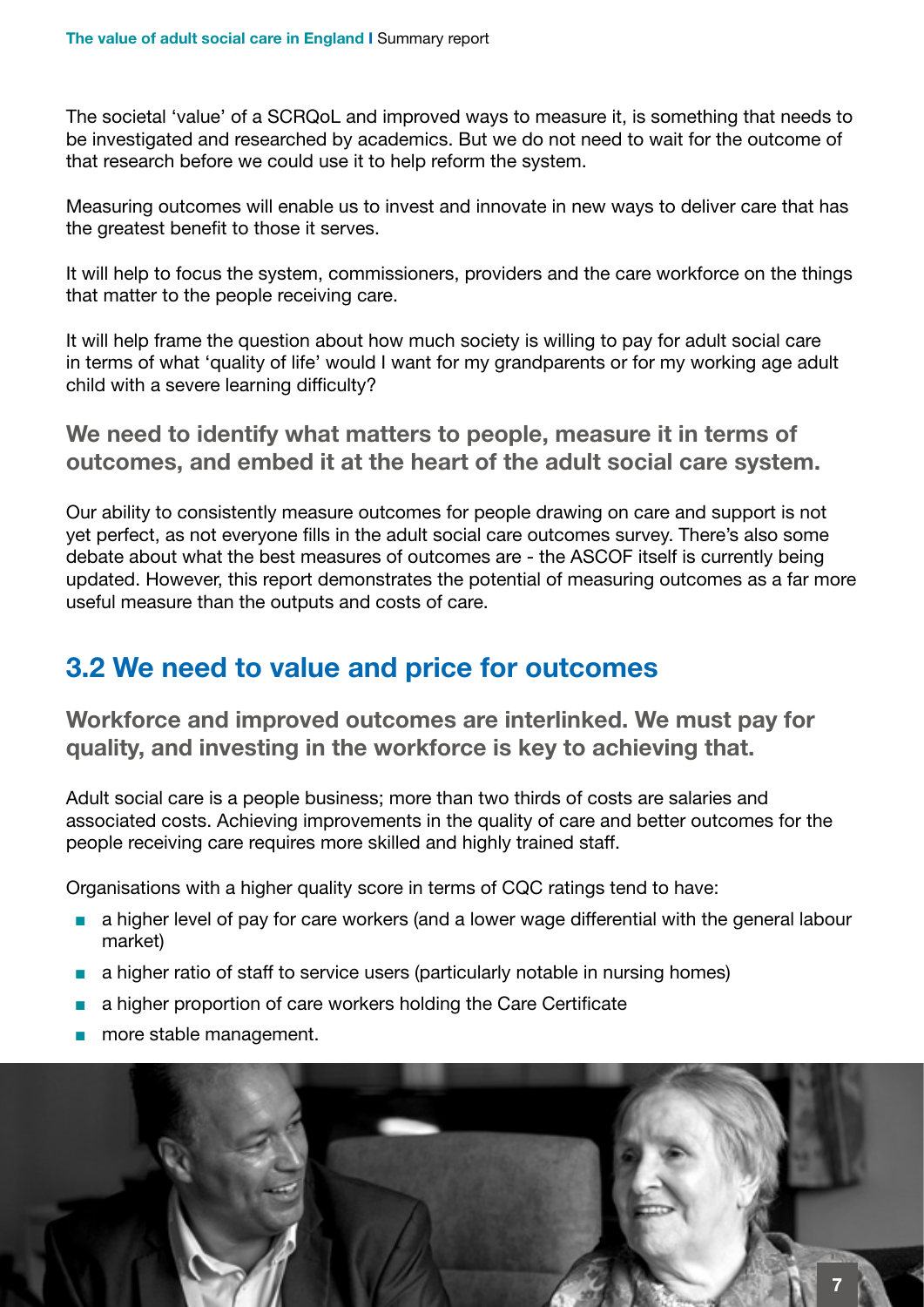### Recommendations



- 1. Introduce processes to measure outcomes consistently, routinely and in all settings.
- 2. Local authorities should use and strengthen their approach to outcome-based commissioning.
- 3. Outcomes based on what people want must become the focus of the debate about the level of funding and the means to ensure that funding is well spent.
- 4. The Government have allocated £500 million across three years to support workforce needs, and should include a focus on:
	- developing a clearly defined career structure linked to training, supported by consistent investment
	- addressing pay differentiation between senior and entry-level care worker roles, linking to career structures
	- recognising and rewarding the central role registered managers play in high quality service delivery
	- incentivising higher overall levels of pay to increase the competitiveness of the market and enable employers to attract - and have more discretion to employ workers with the right values.
- 5. Our research has also highlighted areas which would benefit from further research, including improving outcome measures in adult social care, researching societal valuation of these outcomes, and improving ways of collecting outcomes measurement in real time and without biases, using IT.
- 6. New research exploring the potential integration benefits between adult social care and the NHS, and how to realise them, would also be enormously helpful to the system as a whole.